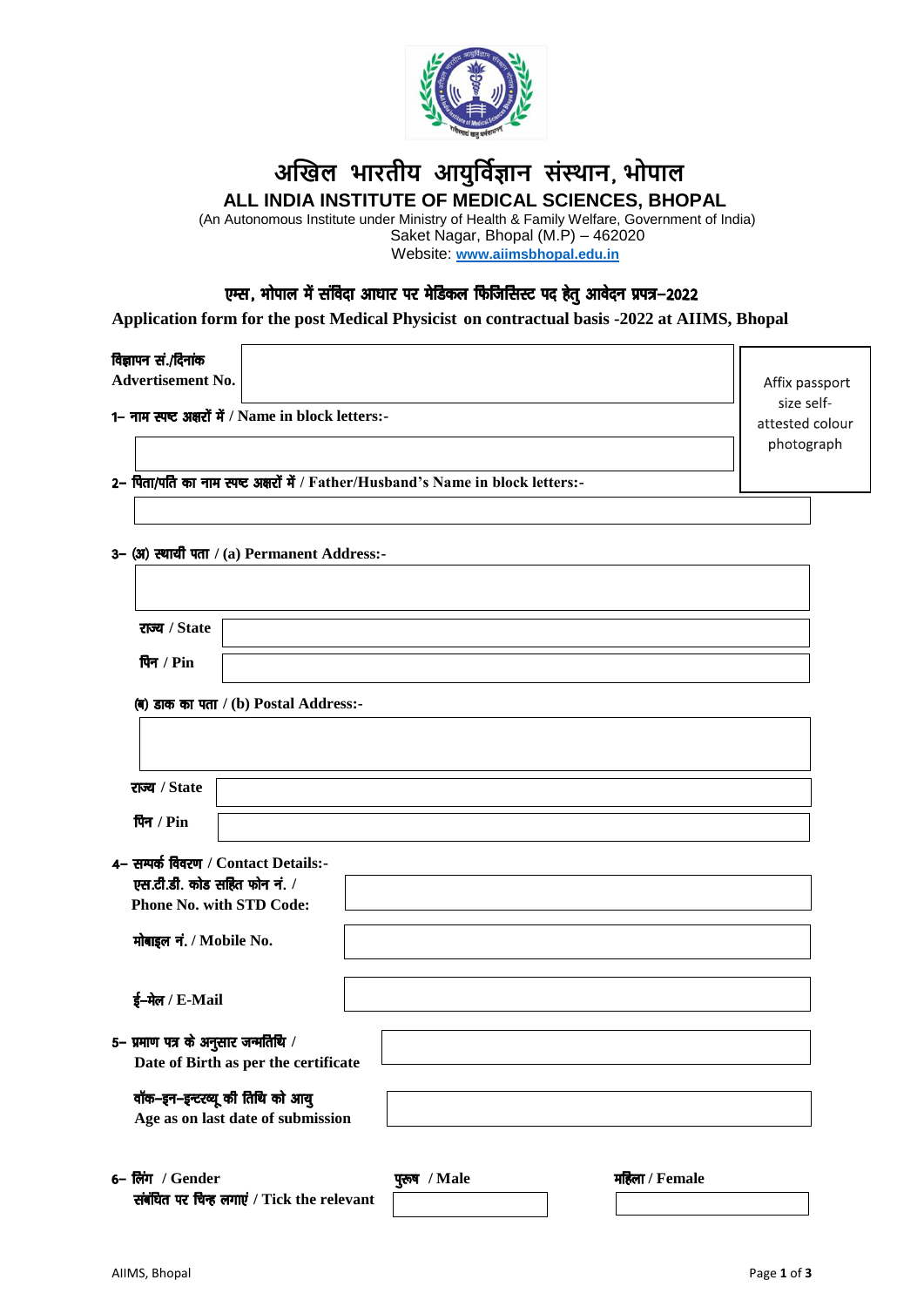## 7. क्या आप अजा./अजजा./अपिव. से संबंधित है (हां/नहीं)

**Do you belong to SC/ST/OBC Category (Yes/No)**

# यदि हां, तो वर्ग का उल्लेख करें ( प्रमाण-पत्र संलग्न करें) अपिव की स्थिति में भारत सरकार के तहत आरक्षित पदों पर नियक्ति के लिए अभी हाल में वैध उपयुक्त प्राधिकारी द्वारा जारी प्रमाण-पत्र होना चाहिए।

**If yes, mention the Category (attach relevant Supporting document. In case of OBC, the certificate should be issued by the appropriate authority recently valid for appointment to the post reserved under Govt. of India)**

- 8- क्या आप / Are You
	- (अ) जन्म से भारतीय नागरिक हैं अथवा अधिवास द्वारा ( संबंधित पर चिन्हित करें)
	- **(a) A citizen of India by birth or by domicile?**

| <b>By Birth</b> | <b>By Domicile</b> |
|-----------------|--------------------|
|                 |                    |

9- विकलांगता (Yes/No)

**10− शैक्षणिक योग्यता / Educational Qualification:-**

**Person with disability (PWD)/** यदि हॉ तो प्रतिशत का उल्लेख करें **If yes, then mention the %**

| परीक्षा का नाम/<br>Name of the<br><b>Examination</b> | विषय/विधा/विशि<br>प्टता $\sqrt{2}$<br>Subject/<br>Discipline/<br><b>Speciality</b> | विश्वविद्यालय/<br>संस्थान/<br>महाविद्यालय/<br>Univiersity/<br>Institute/<br>College | पाठ्यक्रम को पूर्ण<br>करने की तिथि/<br>Date of<br>completion of<br>course | अंतिम परीक्षा उत्तीर्ण<br>करने का माह तथा<br>वर्ष/ Month &<br>Year of<br><b>Passing final</b><br>examination | अंक प्राप्त<br>की संख्या/<br><b>Marks</b><br>obtained | पाठ्यक्रम की<br>अवधि/<br><b>Duration of</b><br><b>Course</b> |
|------------------------------------------------------|------------------------------------------------------------------------------------|-------------------------------------------------------------------------------------|---------------------------------------------------------------------------|--------------------------------------------------------------------------------------------------------------|-------------------------------------------------------|--------------------------------------------------------------|
|                                                      |                                                                                    |                                                                                     |                                                                           |                                                                                                              |                                                       |                                                              |
|                                                      |                                                                                    |                                                                                     |                                                                           |                                                                                                              |                                                       |                                                              |
|                                                      |                                                                                    |                                                                                     |                                                                           |                                                                                                              |                                                       |                                                              |

 $11$ <sup>-</sup> अनुभव / Experience:-

| संगठन का नाम/<br>Name of the<br>Organization | सेवा ग्रहण करने<br>की तारीख /<br>Date of<br>Joining | सेवा छोडने की<br>तारीख/ Date<br>of leaving | धारित पद का<br>नाम/ Name of<br>the post | क्या आप तदर्थ/संविदा/<br>नियमित आधार पर है/<br><b>Whether on Adhoc/</b><br>Contract/<br><b>Regular/Outsourced</b> | पे-बैंड एवं मूल वेतन/<br>लेवल/ Pay Band and<br>present basic<br>pay/Level |
|----------------------------------------------|-----------------------------------------------------|--------------------------------------------|-----------------------------------------|-------------------------------------------------------------------------------------------------------------------|---------------------------------------------------------------------------|
|                                              |                                                     |                                            |                                         |                                                                                                                   |                                                                           |
|                                              |                                                     |                                            |                                         |                                                                                                                   |                                                                           |
|                                              |                                                     |                                            |                                         |                                                                                                                   |                                                                           |
|                                              |                                                     |                                            |                                         |                                                                                                                   |                                                                           |

12- आपकी राय में संस्थान के लिए 10 प्राथमिकता वाले अपेक्षित क्षेत्र / In your understandings, top 10 priority required **areas for the Institute.- [Please add sheets, if required]**